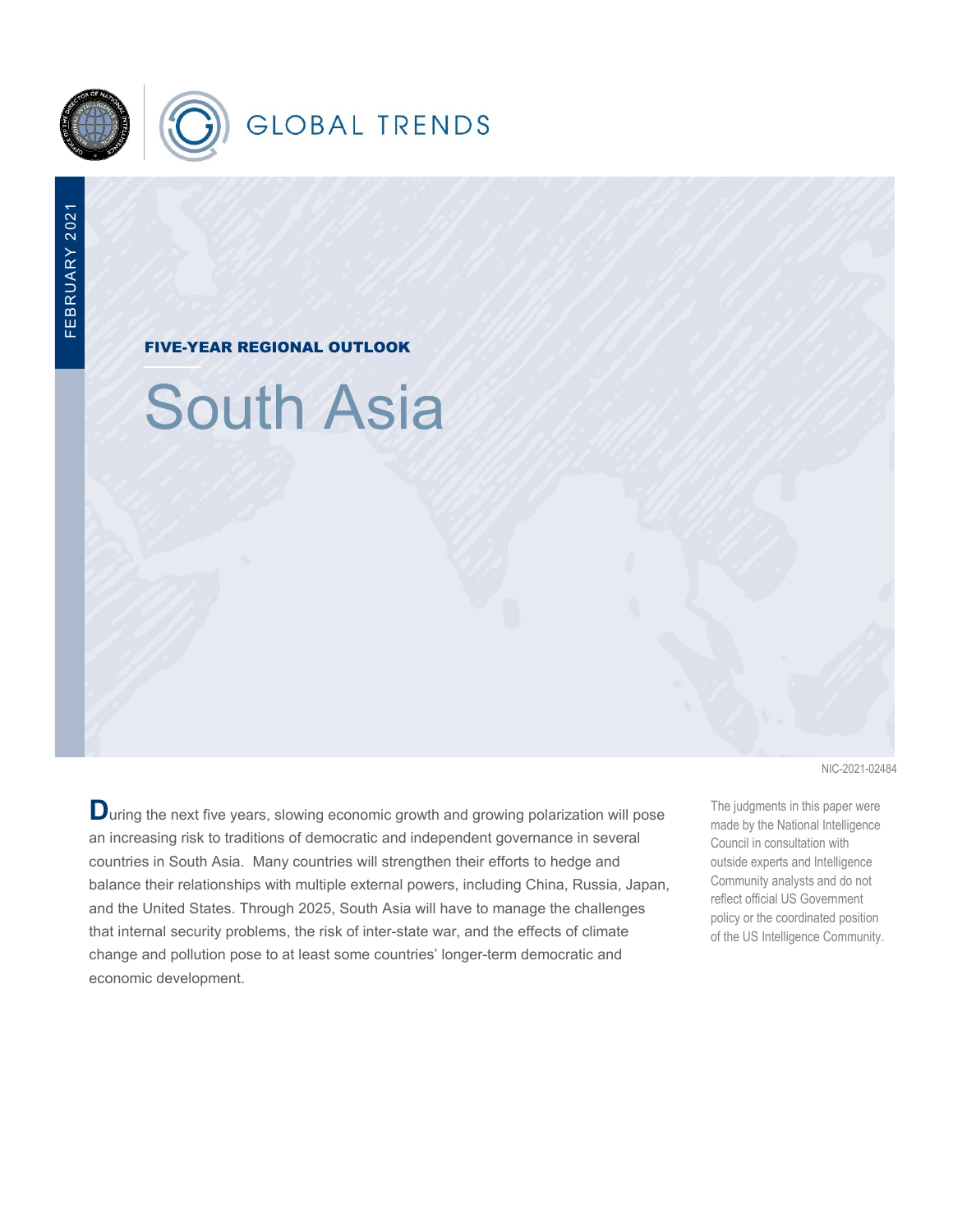# KEY TRENDS

### **Slowing Economic Growth**

South Asia's socioeconomic development is gradually catching up with other parts of Asia, as access to clean water, electricity, the Internet, and transportation have increased in the past decade—often more rapidly than in other parts of the developing world. More than 270 million Indians climbed out of poverty between 2006 and 2016, according to an multidimensional poverty index published by international NGO, and Bangladesh has enjoyed sustained economic growth in recent years, based in part on increasing global demand for Bangladesh-made garments.

• South Asian populations have also become more connected to the rest of the world. For instance, the percentage of the population connected to the mobile Internet has almost doubled since 2014. India's more than 700 million Internet users make it the second largest online market in the world after China, according to commercially available statistics.

Some of this progress is likely to stall and possibly reverse during the next five years, however, as the prospects for rapid economic growth dim given the pandemic and other factors, some systemic. The slower pace of economic growth during the next five years is likely to be insufficient to employ the region's expanding workforce—especially as the world emerges from the pandemic. Before the COVID-19 outbreak, employment in India had reached a 40-year high until GDP growth slowed markedly in the latter half of 2019, and India's strict lockdown from March to May 2020 temporarily drove unemployment up to 23 percent.

• The region's economy is hampered by outdated legal systems, severe pollution, water shortages, and highly bureaucratic regulatory environments—all increasing investor uncertainty. No government in the region is prepared to undertake economic reforms on the scale required to generate robust growth.

- Almost all the economies in the region remain focused on agriculture, with the bulk of their workforces dependent on farming. Most countries' agricultural sectors are underproductive in relation to the large share of government funds and natural resources they consume. This disparity is driven by a variety of factors, including growing water scarcity, environmental damage and climate change effects, and government failure to reform agricultural subsidies that benefit rural constituents at the expense of growing urban populations.
- During the next five years, prospects for increased regional trade or energy cooperation are low, due in part to the high probability of ongoing hostility between India and Pakistan. Trade within South Asia is already the lowest of any region in the world.
- Many of the countries in the region—excluding India and Bhutan—will continue to look to China to finance development projects, judging from the scale of existing projects and loans. Some of this investment is likely to aggravate short- and medium-term economic and financial weaknesses throughout the region, and may have a mixed effect on long-term economic vitality because some portion of this investment probably will compound existing debt problems, lack strong connections to productive economic activity, or subsidize inefficient infrastructure developments.

### **Climate Change and Environmental Degradation**

The region is experiencing the effects of severe environmental degradation and climate change, including changing rainfall patterns, increasing heatwaves, salinization of river deltas, erosion, and desertification. These effects contribute to increasing rural to urban migration, overwhelming cities such as Dhaka, Bangladesh, where large and unsustainable informal settlements are increasingly vulnerable to water- and vector-borne diseases. Water insecurity in the region is also an increasing risk. For example, the United Nations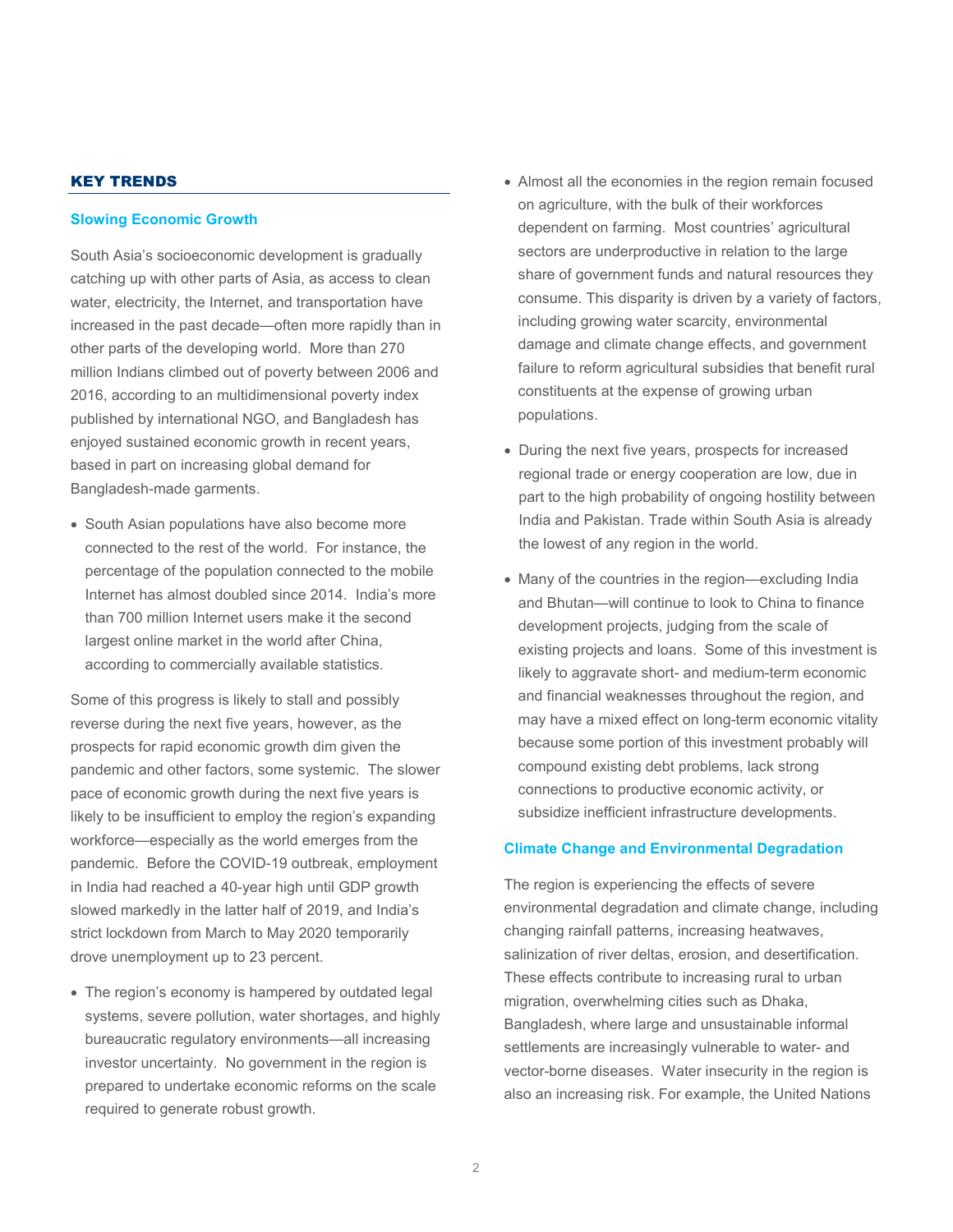Development Program forecasts that Pakistan could face absolute water scarcity by 2025, given a combination of poor water conservation practices, rising temperatures, and decreased rainfall.

In addition**,** humanitarian crises triggered by cyclonic storms from the Indian Ocean probably will worsen because of the intersection of climate change effects and environmental degradation resulting from rapid urbanization and deforestation. Previous extreme weather events, such as the 1970 cyclone in the Bay of Bengal, contributed to state failure in East Pakistan and the creation of Bangladesh the next year, suggesting future events could also prompt a regional crisis with enormous humanitarian, political, and security implications to which external powers probably would try to respond.

### **Polarized Politics, Authoritarian Leaders**

Elections are the foundation of political power in some South Asian countries, although in some states, attempts to ensure election outcomes have fueled instability and opposition complaints. India's elections are the largest democratic exercise in the world, with more than twothirds of the country's 911 million eligible voters having cast ballots in the 2019 national elections. Sri Lanka had a peaceful transfer of power in 2019 after its presidential election, as did Maldives when the country elected its third president in 2018.

Despite some signs of sustained democratization, domestic politics in much of the region are likely to continue on the polarizing course of the past few years, and this trend may sharpen in some countries. "Strongperson" leaders, even those elected in largely free and fair contests, probably will push majoritarian agendas that widen factional divides—potentially weakening political stability in societies already split along sectarian and ethnic lines. This political polarization is rooted in strongly felt nationalist narratives that have become

prominent in recent years and met little effective resistance from opposition parties or the courts.

- The polarizing political rule of some leaders in the region probably will increase the inequities or abuses faced by minorities and political opponents of the ruling parties. In India and Sri Lanka, Muslims are likely to continue to experience growing political and economic discrimination from Hindu and Sinhalese Buddhist nationalist ruling parties.
- Afghanistan is seeing an intensification of ethnic tensions between Pashtuns and other ethnic groups, a trend that is accelerating as Afghans prepare for the withdrawal of Western troops.

The combination of eroding institutions, mounting security threats, and new digital technologies is likely to enable some South Asian leaders to continue advancing their authoritarian policies, but probably in the face of an uncertain political cost associated with an economic slowdown.

- Some of these leaders have applied majoritarian political formulae, whereas others have undermined independent judiciaries, election commissions, and politically neutral militaries and bureaucracies, weakening potential future resistance.
- Security threats have undergirded popular support for nationalist leaders, and these threats are likely to continue or worsen in some cases. For example, Sri Lankan concerns following the terrorist attacks in 2019 helped fuel Gotabaya Rajapaksa's success in the presidential election later that year, and military tensions between India and Pakistan are at their most contentious in many years, strengthening leaders in both capitals.
- Information technology is fueling authoritarian tendencies by making it easier for South Asian governments to influence their populations. In 2019, India led the world in Internet shutdowns by a wide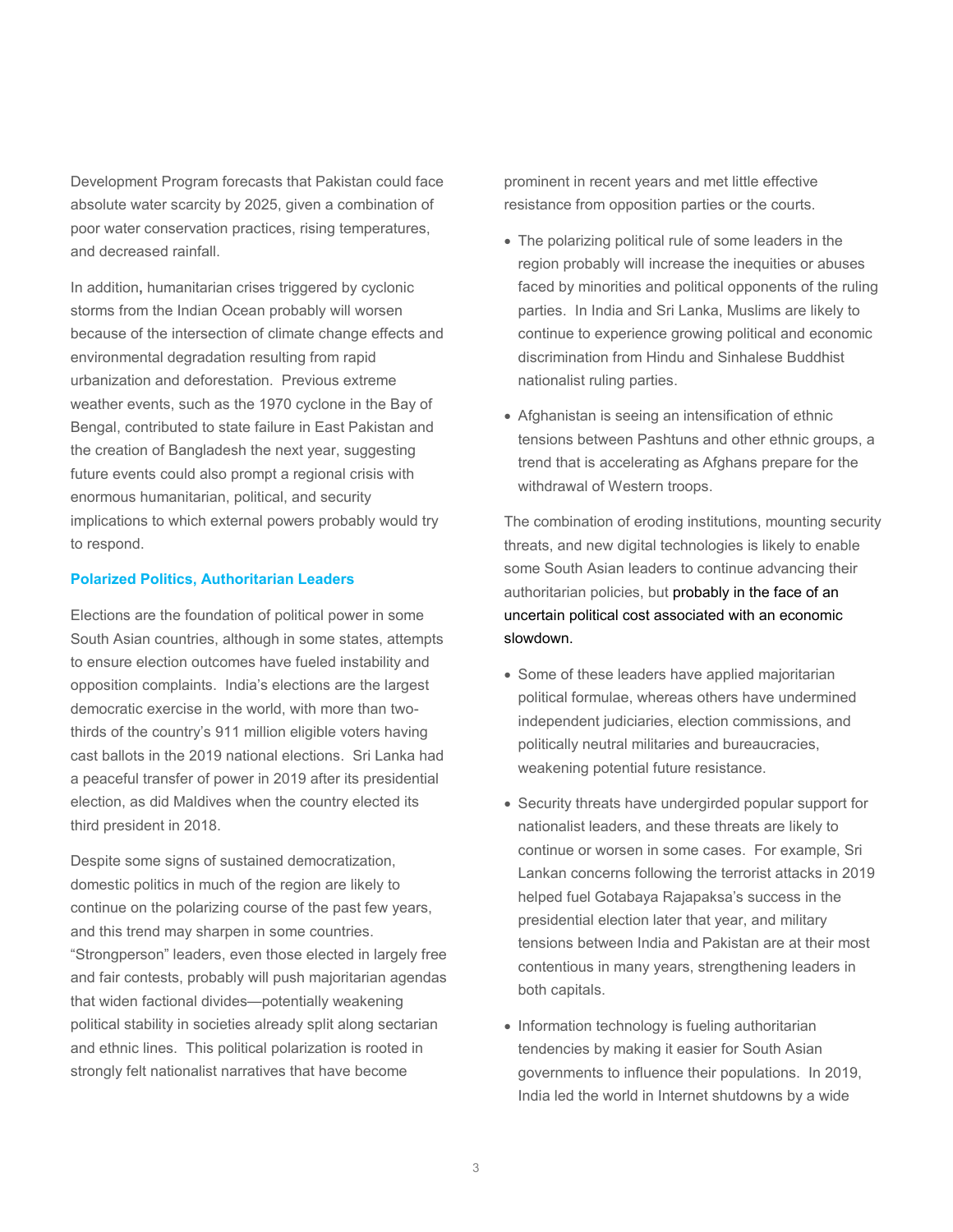margin—with a number of months-long crackdowns to suppress protests, including in Kashmir. Pakistan has deployed Huawei's *Safe Cities* technology, raising public fears of increased surveillance.

• The regional trend toward majoritarianism began during a period of economic growth, which enabled leaders to assume political risk in advancing their divisive policy preferences. An economic downturn might make nationalist policies more popular as a distraction from everyday problems, or alternatively might dampen the popularity of incumbents and improve their opponents' electoral chances. In India and Sri Lanka, the opposition parties continue to espouse a more pluralist point of view.

#### **Cultivating Multiple External Partnerships**

These economic and political trends, combined with China's increased regional role, are pushing most governments to reaffirm the balancing approach many of them have employed in the national security sphere for decades. Most countries probably will see this as a winwin situation rather than a zero-sum calculation, as they expand ties with China, Russia, and other countries while also urging the United States to remain interested in the region.

The balancing approach, particularly in relation to China, also affects regional dynamics. Bangladesh, Maldives, Nepal, Pakistan, and Sri Lanka probably judge their countries can more easily deflect New Delhi's demands or block its regional leadership aspirations by maintaining ties with Beijing. For its part, New Delhi probably will look for ways to mitigate Chinese influence given China's expanding foothold in the Indian Ocean. For example, India almost certainly will continue to encourage Japan to offer economic investment and some military cooperation to other South Asian countries to push them to align more closely with New Delhi and Tokyo.

Most governments probably will try to leverage what they view as an increased desire by Russia to wield influence

in Asia, in some cases even at the expense of the United States. India almost certainly will continue to see Russia as a key defense partner, both for legacy defense systems and new capabilities, and will become increasingly focused on countering what it views as a strengthening Moscow-Beijing axis.

Even so, almost every government in the region will seek to maintain ties with the United States as part of their balancing efforts. The United States is the biggest export market for Pakistan, Sri Lanka, and Bangladesh, and most South Asian leaders continue to cultivate and publicly tout their relationships with Washington.

South Asian countries are also likely to remain critical to international peacekeeping efforts. South Asian countries in 2018 made up four of the top 10 contributing countries to UN peacekeeping missions, with Bangladesh taking the lead spot by 2020. India's long support for UN peacekeeping formed a key part of its argument in securing a nonpermanent UN Security Council seat beginning in 2021-2022. India is also likely to seek to continue extending its regional and international role in other ways as resources permit; an Indian effort to help build capacity in Africa, for example, resulted in lines of credit totaling \$11 billion extended to 41 countries by 2020.

#### KEY UNCERTAINTIES

# **Afghanistan Stability**

If a security vacuum emerges in Afghanistan that results in a civil war between the Taliban and its Afghan opponents, expanded freedom of maneuver for regional terrorist networks, or criminals and refugees flowing out of the country, it would have implications across the region. Such an outcome probably would exacerbate political tensions and conflict in western Pakistan and sharpen the India-Pakistan rivalry by strengthening Islamabad and New Delhi's longstanding concerns about covert warfare.

# **Potential for Miscalculation Leading to War**